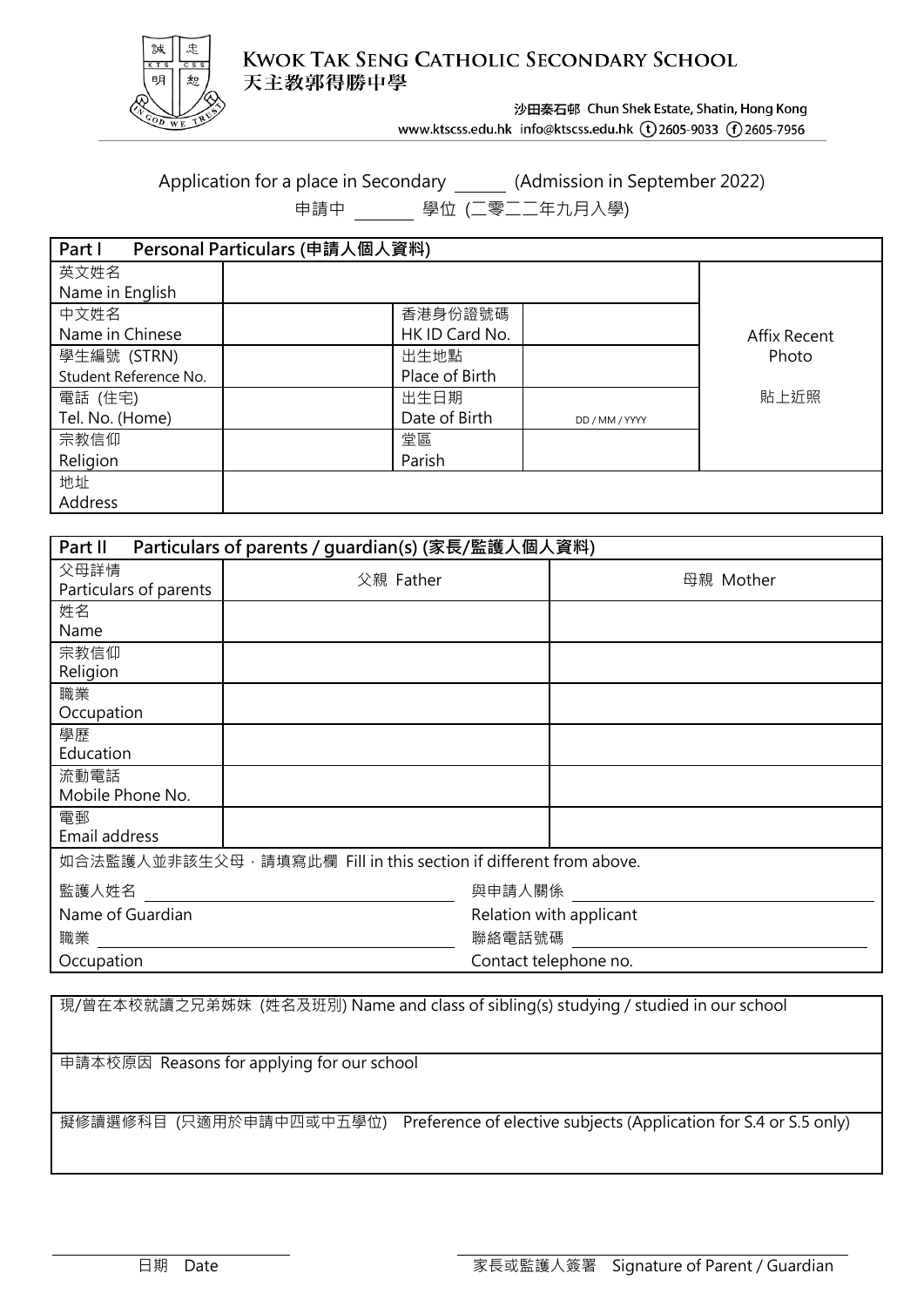### **Notes to applicants**

- 1. Please submit the completed application form in person to the General Office of Kwok Tak Seng Catholic Secondary School, Chun Shek Estate, Shatin, N.T. with the following documents:
	- a) Photocopy of the HKID card
	- b) Photocopy of school reports of the current year and last year.
	- c) Photocopy of relevant certificates, awards and/or proof of extra-curricular activities (if applicable, please hand in "Form A")
	- d) Photocopy of the Certificate of Baptism (if applicable)
	- e) A stamped and addressed envelope.
- 2. This application form must be returned to the General Office in person **on or before 4:30 p.m. 25 July 2022 (Monday)**.
- 3. Eligible applicants will be invited to attend an interview and written assessment. Successful applicants will be admitted in September 2022.
- 4. The information provided will be used for school enrolment purposes only. It may be accessible to authorized persons for admission processing. Unsuccessful applicants' information will be destroyed after completion of the admission procedures at the end of the school year.

# **注意事項**

- 1. 填妥本表格後,請連同下列文件一併親身或透過郵遞交回沙田秦石邨天主教郭得勝中學校務處:
	- a) 香港身份證副本
	- b) 本學年及上學年成績表副本
	- c) 獎狀或證書副本(如適用,請同時交回『表格A』)
	- d) 天主教教友領洗紙副本(如適用)
	- e) 回郵信封一個(請貼上郵票)
- 2. 截止申請日期為**2022年7月25日(星期一)下午4時30分**。
- 3. 校方會邀請個別合資格的申請者參加面試和筆試。成功申請者將於2022年9月入學。
- 4. 申請者所提供的資料將用作入學申請有關事宜,並會供校方有關部門或人士查閱,未獲取錄之申請者 資料,將於本學年終完成有關派位程序時註銷。